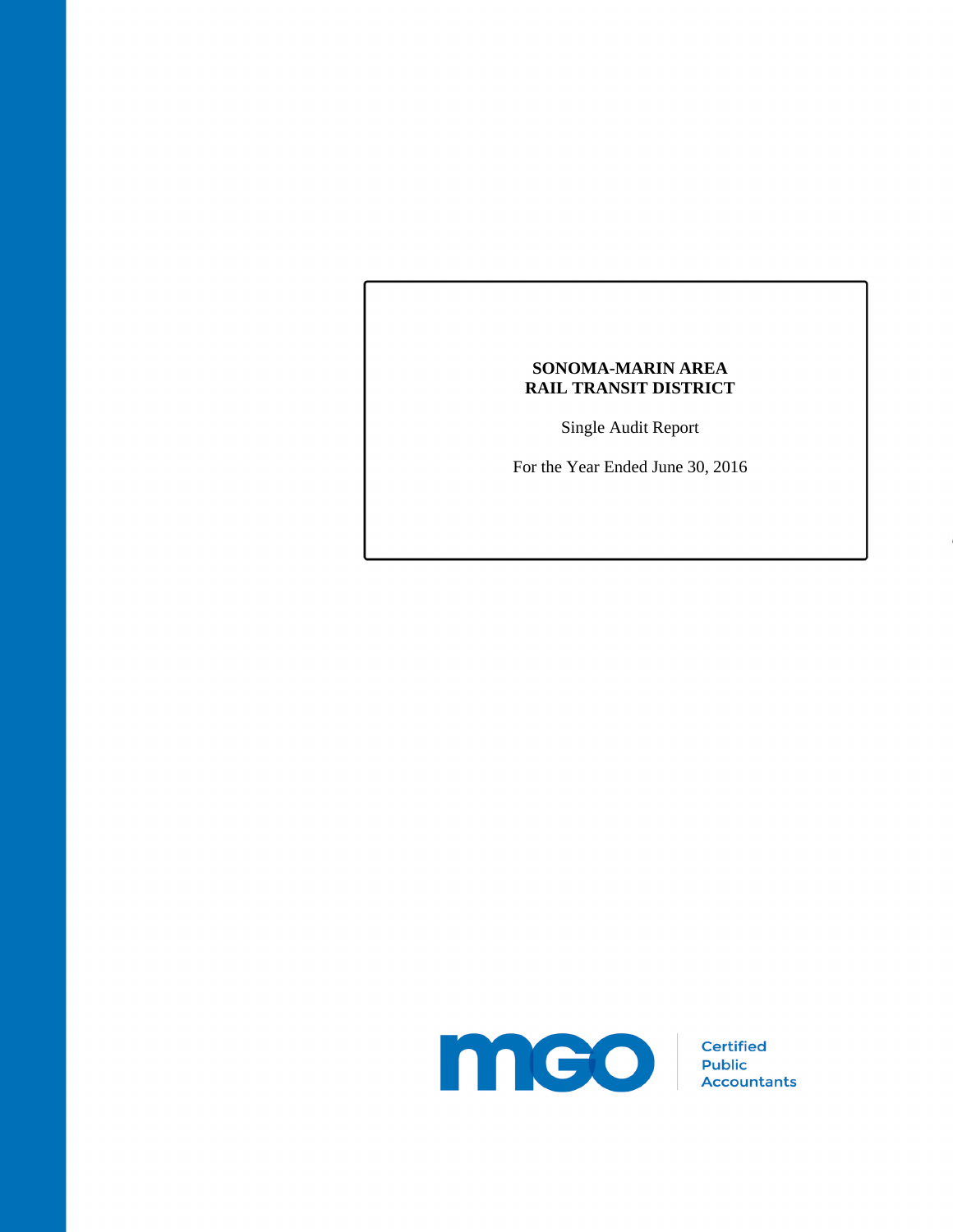For the Year Ended June 30, 2016

# *Table of Contents*

# *Page*

| Independent Auditor's Report on Internal Control over Financial Reporting<br>and on Compliance and Other Matters Based on an Audit of Financial        |  |
|--------------------------------------------------------------------------------------------------------------------------------------------------------|--|
| Independent Auditor's Report on Compliance for the Major Federal Program;<br>Report on Internal Control over Compliance; and Report on the Schedule of |  |
|                                                                                                                                                        |  |
|                                                                                                                                                        |  |
|                                                                                                                                                        |  |
|                                                                                                                                                        |  |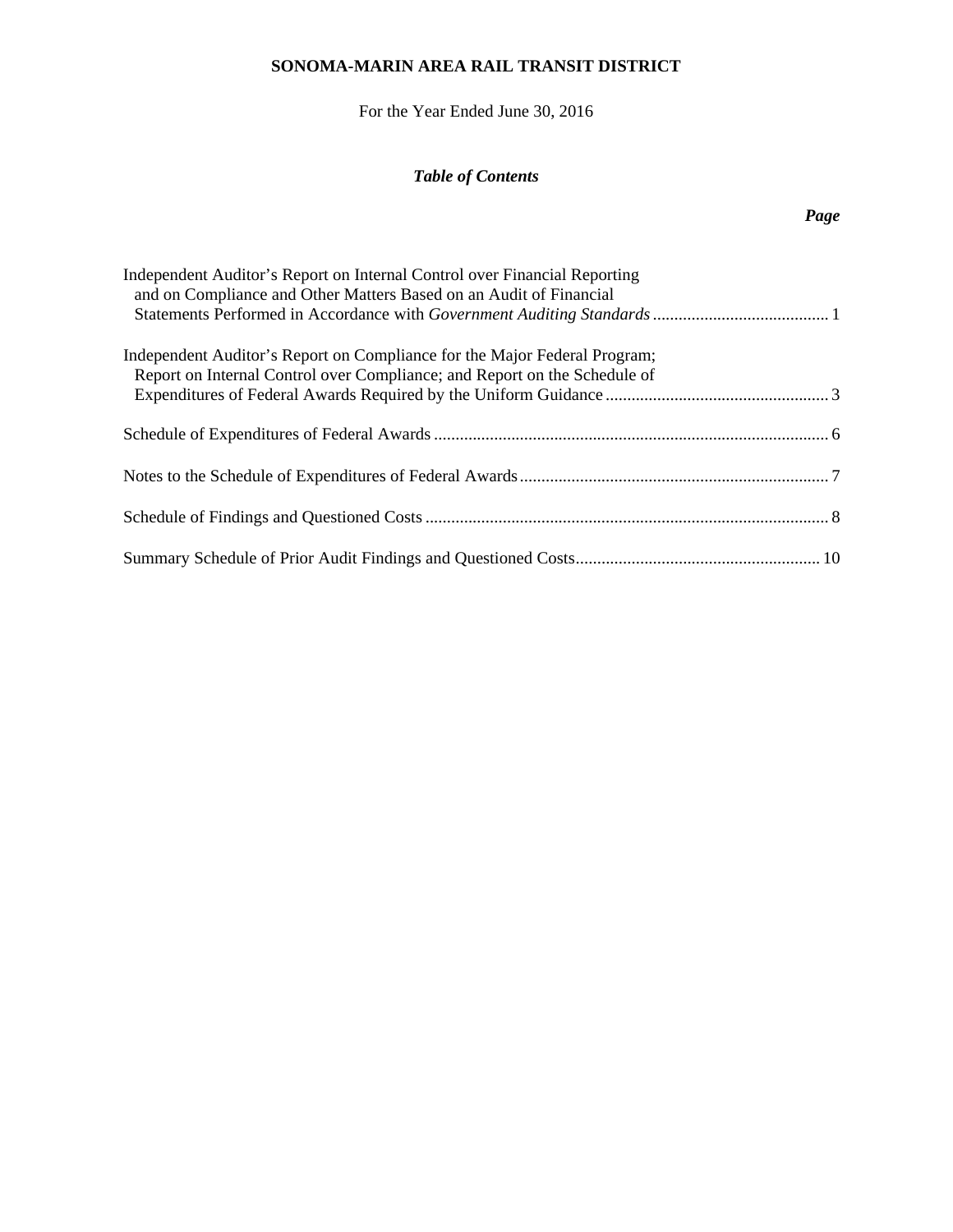

Century City Los Angeles Newport Beach Oakland **Sacramento** San Diego San Francisco Walnut Creek Woodland Hills

### **Independent Auditor's Report on Internal Control over Financial Reporting and on Compliance and Other Matters Based on an Audit of Financial Statements Performed in Accordance with** *Government Auditing Standards*

Board of Directors Sonoma-Marin Area Rail Transit District Petaluma, California

We have audited, in accordance with the auditing standards generally accepted in the United States of America and the standards applicable to financial audits contained in *Government Auditing Standards* issued by the Comptroller General of the United States, the financial statements of the Sonoma-Marin Area Rail Transit District (SMART), as of and for the year ended June 30, 2016, and the related notes to the financial statements, which collectively comprise SMART's basic financial statements, and have issued our report thereon dated November 21, 2016.

### *Internal Control over Financial Reporting*

In planning and performing our audit of the financial statements, we considered SMART's internal control over financial reporting (internal control) to determine the audit procedures that are appropriate in the circumstances for the purpose of expressing our opinion on the financial statements, but not for the purpose of expressing an opinion on the effectiveness of SMART's internal control. Accordingly, we do not express an opinion on the effectiveness of SMART's internal control.

A *deficiency in internal control* exists when the design or operation of a control does not allow management or employees, in the normal course of performing their assigned functions, to prevent, or detect and correct, misstatements on a timely basis. A *material weakness* is a deficiency, or a combination of deficiencies, in internal control, such that there is a reasonable possibility that a material misstatement of the entity's financial statements will not be prevented, or detected and corrected on a timely basis. A *significant deficiency* is a deficiency, or a combination of deficiencies, in internal control that is less severe than a material weakness, yet important enough to merit attention by those charged with governance.

Our consideration of internal control was for the limited purpose described in the first paragraph of this section and was not designed to identify all deficiencies in internal control that might be material weaknesses or significant deficiencies. Given these limitations, during our audit we did not identify any deficiencies in internal control that we consider to be material weaknesses. However, material weaknesses may exist that have not been identified.

#### *Compliance and Other Matters*

As part of obtaining reasonable assurance about whether SMART's financial statements are free from material misstatement, we performed tests of its compliance with certain provisions of laws, regulations, contracts, and grant agreements, noncompliance with which could have a direct and material effect on the determination of financial statement amounts. However, providing an opinion on compliance with those provisions was not an objective of our audit, and accordingly, we do not express such an opinion. The results of our tests disclosed no instances of noncompliance or other matters that are required to be reported under *Government Auditing Standards.*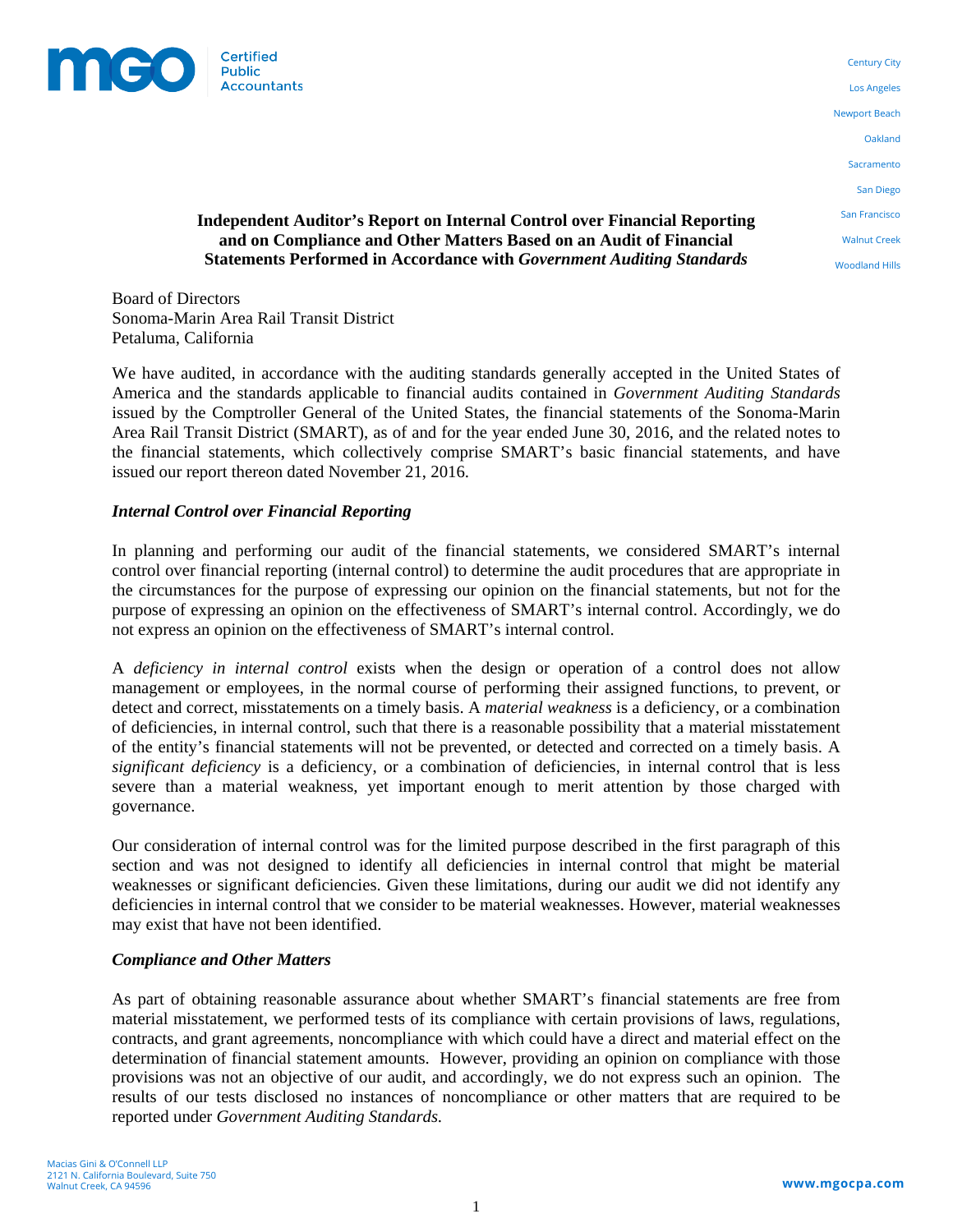#### *Purpose of this Report*

The purpose of this report is solely to describe the scope of our testing of internal control and compliance and the results of that testing, and not to provide an opinion on the effectiveness of the entity's internal control or on compliance. This report is an integral part of an audit performed in accordance with *Government Auditing Standards* in considering the entity's internal control and compliance. Accordingly, this communication is not suitable for any other purpose.

Macias Gini & O'Connell LAP

Walnut Creek, California November 21, 2016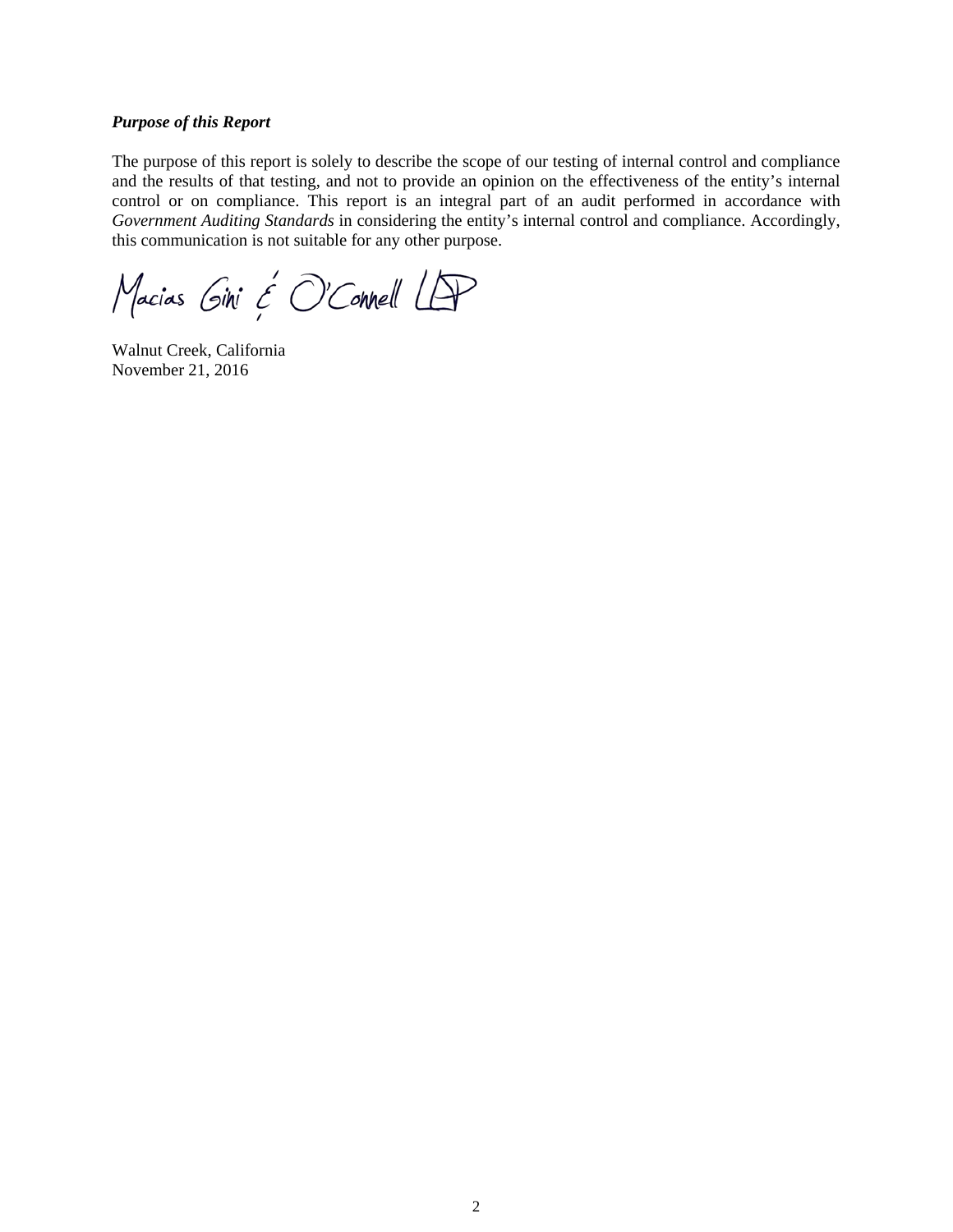

Century City Los Angeles Newport Beach Oakland **Sacramento** San Diego San Francisco Walnut Creek Woodland Hills

### **Independent Auditor's Report on Compliance for the Major Federal Program; Report on Internal Control over Compliance; and Report on the Schedule of Expenditures of Federal Awards Required by the Uniform Guidance**

Board of Directors Sonoma-Marin Area Rail Transit District Petaluma, California

### **Report on Compliance for the Major Federal Program**

We have audited Sonoma-Marin Area Rail Transit District's (SMART) compliance with the types of compliance requirements described in the *OMB Compliance Supplement* that could have a direct and material effect on SMART's major federal program for the year ended June 30, 2016. SMART's major federal program is identified in the summary of auditor's results section of the accompanying schedule of findings and questioned costs.

### *Management's Responsibility*

Management is responsible for compliance with the requirements of laws, regulations, contracts, and grants applicable to its federal programs.

#### *Auditor's Responsibility*

Our responsibility is to express an opinion on compliance for SMART's major federal program based on our audit of the types of compliance requirements referred to above. We conducted our audit of compliance in accordance with auditing standards generally accepted in the United States of America; the standards applicable to financial audits contained in *Government Auditing Standards*, issued by the Comptroller General of the United States; and the audit requirements of Title 2 U.S. *Code of Federal Regulations Part 200, Uniform Administrative Requirements, Cost Principles, and Audit Requirements for Federal Awards* (Uniform Guidance). Those standards and the Uniform Guidance require that we plan and perform the audit to obtain reasonable assurance about whether noncompliance with the types of compliance requirements referred to above that could have a direct and material effect on a major federal program occurred. An audit includes examining, on a test basis, evidence about SMART's compliance with those requirements and performing such other procedures as we considered necessary in the circumstances.

We believe that our audit provides a reasonable basis for our opinion on compliance for the major federal program. However, our audit does not provide a legal determination of SMART's compliance.

#### *Opinion on the Major Federal Program*

In our opinion, SMART complied, in all material respects, with the types of compliance requirements referred to above that could have a direct and material effect on its major federal program for the year ended June 30, 2016.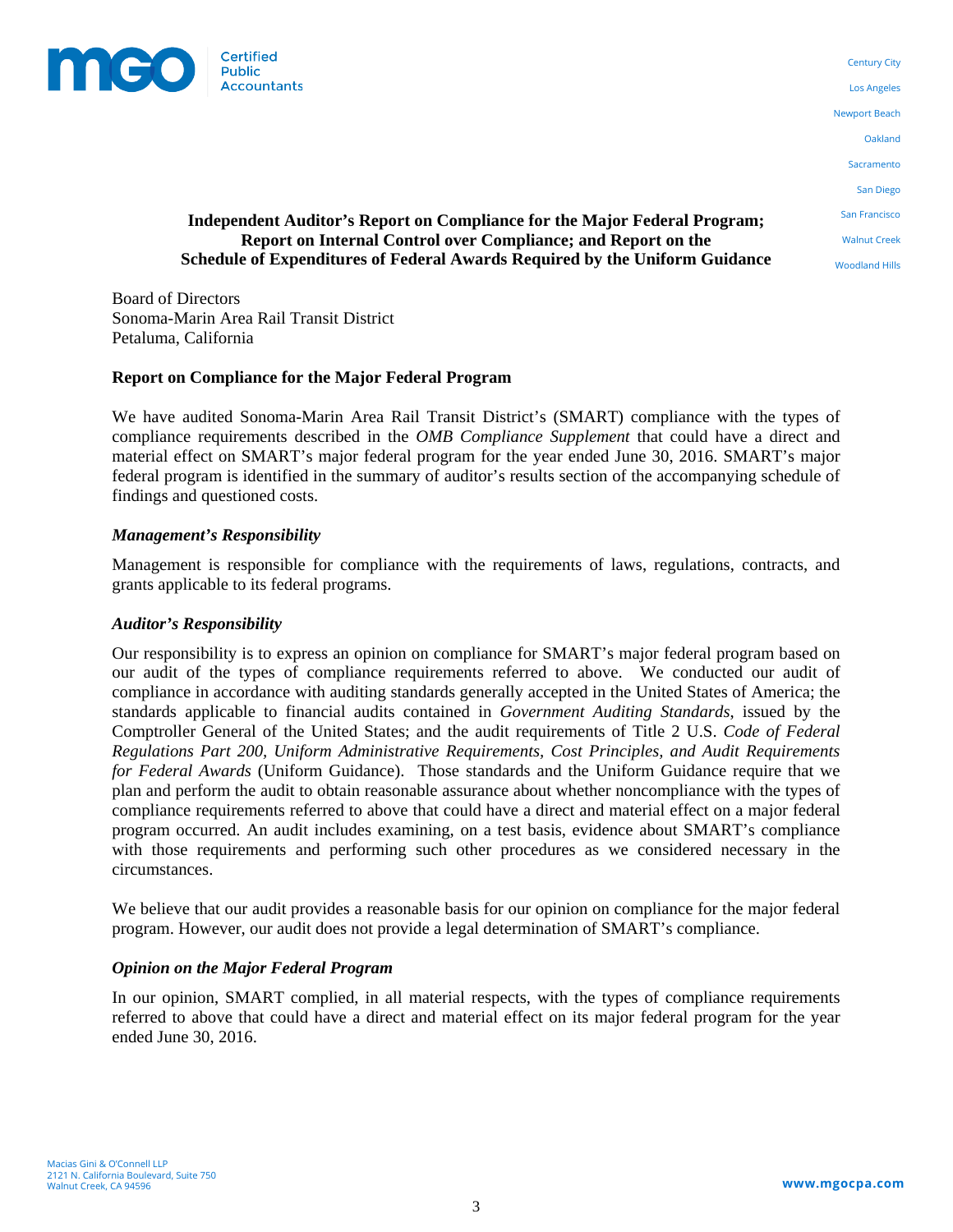### *Report on Internal Control over Compliance*

Management of SMART is responsible for establishing and maintaining effective internal control over compliance with the types of compliance requirements referred to above. In planning and performing our audit of compliance, we considered SMART's internal control over compliance with the types of requirements that could have a direct and material effect on the major federal program to determine the auditing procedures that are appropriate in the circumstances for the purpose of expressing an opinion on compliance for the major federal program and to test and report on internal control over compliance in accordance with Uniform Guidance, but not for the purpose of expressing an opinion on the effectiveness of internal control over compliance. Accordingly, we do not express an opinion on the effectiveness of SMART's internal control over compliance.

A *deficiency in internal control over compliance* exists when the design or operation of a control over compliance does not allow management or employees, in the normal course of performing their assigned functions, to prevent, or detect and correct, noncompliance with a type of compliance requirement of a federal program on a timely basis. A *material weakness in internal control over compliance* is a deficiency, or combination of deficiencies, in internal control over compliance, such that there is a reasonable possibility that material noncompliance with a type of compliance requirement of a federal program will not be prevented, or detected and corrected, on a timely basis. A *significant deficiency in internal control over compliance* is a deficiency, or a combination of deficiencies, in internal control over compliance with a type of compliance requirement of a federal program that is less severe than a material weakness in internal control over compliance, yet important enough to merit attention by those charged with governance.

Our consideration of internal control over compliance was for the limited purpose described in the first paragraph of this section and was not designed to identify all deficiencies in internal control over compliance that might be material weaknesses or significant deficiencies and therefore, material weaknesses or significant deficiencies may exist that were not identified. We did not identify any deficiencies in internal control over compliance that we consider to be material weaknesses. However, we identified certain deficiencies in internal control over compliance, as described in the accompanying schedule of findings and questioned costs as item 2016-001 that we considered to be a significant deficiency.

SMART's response to the internal control over compliance finding identified in our audit is described in the accompanying schedule of findings and questioned costs. SMART's response was not subjected to the auditing procedures applied in the audit of compliance and, accordingly, we express no opinion on the response.

The purpose of this report on internal control over compliance is solely to describe the scope of our testing of internal control over compliance and the results of that testing based on the requirements of the Uniform Guidance. Accordingly, this report is not suitable for any other purpose.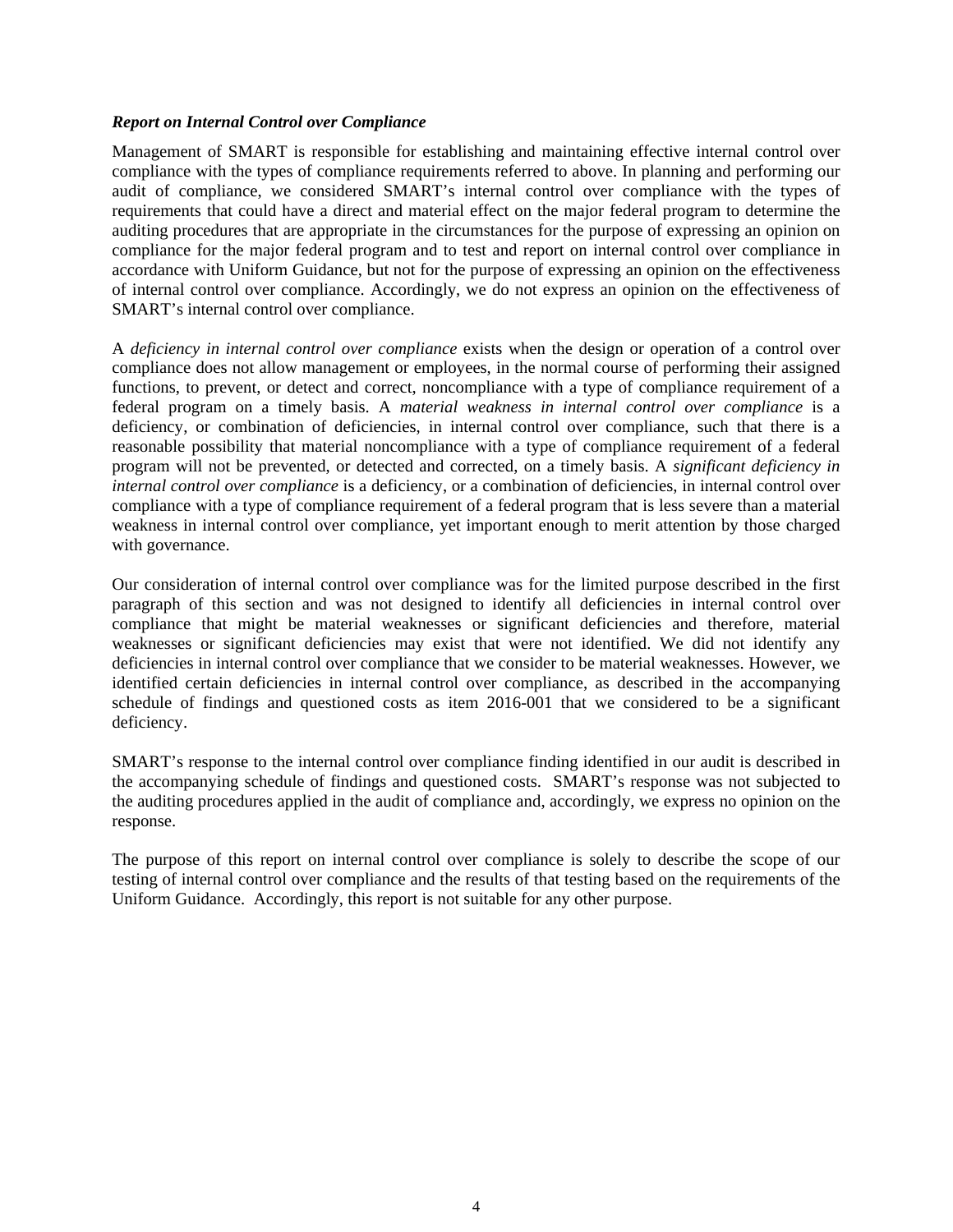#### **Report on Schedule of Expenditures of Federal Awards Required by the Uniform Guidance**

We have audited the financial statements of SMART as of and for the year ended June 30, 2016, and the related notes to the financial statements, which collectively comprise SMART's basic financial statements and have issued our report thereon dated November 21, 2016, which contained an unmodified opinion on those basic financial statements. Our audit was conducted for the purpose of forming an opinion on the financial statements that collectively comprise the basic financial statements. The accompanying schedule of expenditures of federal awards is presented for purposes of additional analysis as required by Uniform Guidance and is not a required part of the basic financial statements. Such information is the responsibility of management and was derived from and relates directly to the underlying accounting and other records used to prepare the basic financial statements. The information has been subjected to the auditing procedures applied in the audit of the basic financial statements and certain additional procedures, including comparing and reconciling such information directly to the underlying accounting and other records used to prepare the basic financial statements or to the basic financial statements themselves, and other additional procedures in accordance with auditing standards generally accepted in the United States of America. In our opinion, the schedule of expenditures of federal awards is fairly stated in all material respects in relation to the basic financial statements as a whole.

Macias Gini & O'Connell LAP

Walnut Creek, California November 21, 2016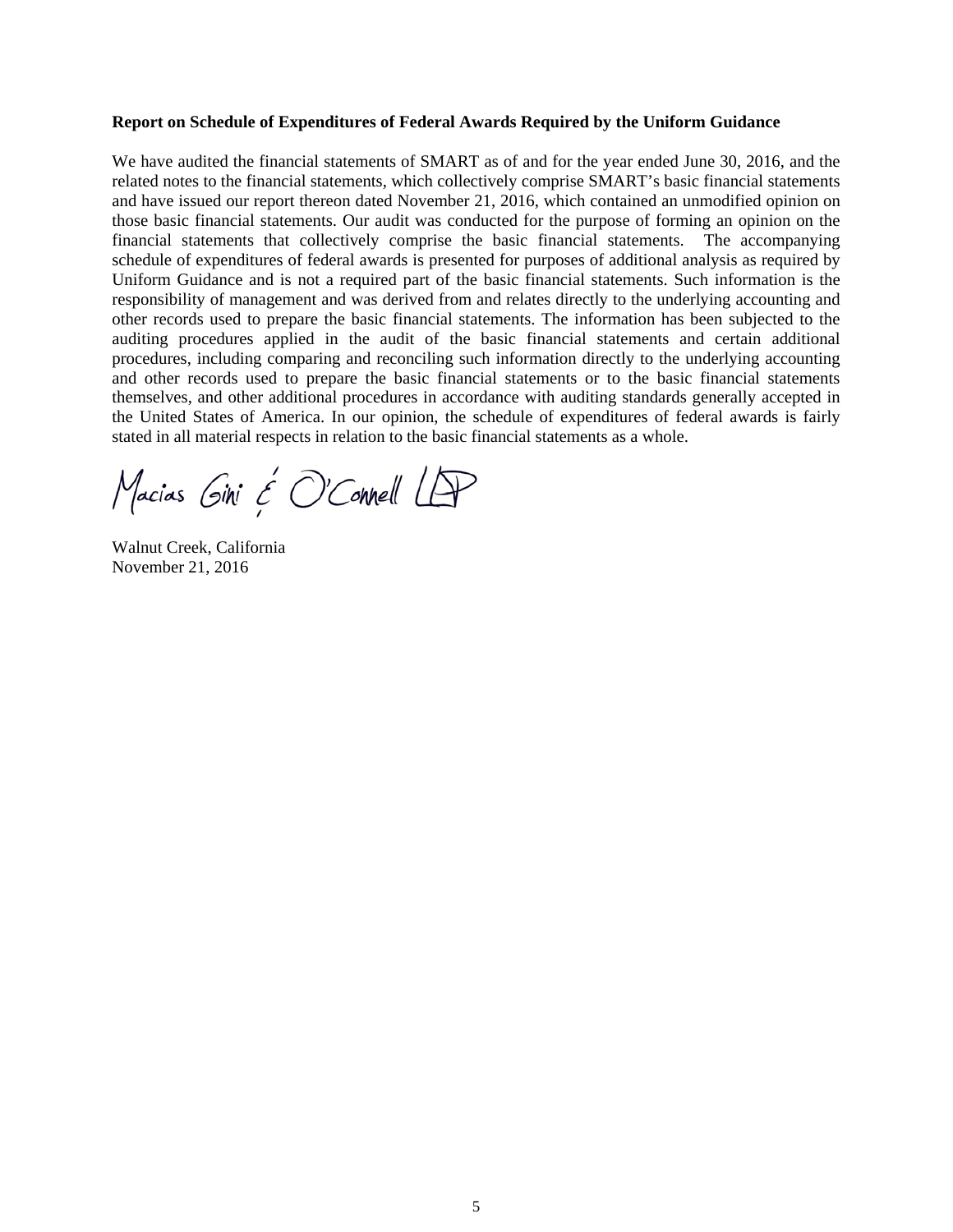### Schedule of Expenditures of Federal Awards For the Year Ended June 30, 2016

| <b>Program Description</b>                                                                | <b>CFDA Number</b> | <b>Award Identification</b>      | FY 2015-16<br><b>Expenditures</b> |
|-------------------------------------------------------------------------------------------|--------------------|----------------------------------|-----------------------------------|
|                                                                                           |                    |                                  |                                   |
| <b>U.S. Department of Transportation</b>                                                  |                    |                                  |                                   |
| <b>Highway Planning and Construction (Federal-Aid Highway Program)</b>                    |                    |                                  |                                   |
| Passed Through California Department of Transportation                                    |                    |                                  |                                   |
| Grade Crossings and Signal Upgrade                                                        | 20.205             | <b>ISTDEML 6411(001)</b><br>- \$ | 9,762                             |
| <b>Black Point Bridge Automation</b>                                                      | 20.205             | ISTDEML 6411(002)                | 599,369                           |
| SMART Pathway - Golf Course to East Cotati in Rohnert Park                                | 20.205             | RPSTPL 6411(007)                 | 1,787,923                         |
| Total Highway Planning and Construction (20.205)                                          |                    |                                  | 2,397,054                         |
| <b>U.S. Department of Transportation</b>                                                  |                    |                                  |                                   |
| <b>Federal Transit Capital Investment Grants</b>                                          |                    |                                  |                                   |
| Passed Through City of Petaluma                                                           |                    |                                  |                                   |
| SMART Environmental and Design Work Project CA-03-0817                                    | 20.500             | E2010-NWST-017                   | 1,387,373                         |
| <b>U.S. Department of Transportation</b>                                                  |                    |                                  |                                   |
| Metropolitan Transportation Planning and State and Non-Metropolitan Planning and Research |                    |                                  |                                   |
| Passed Through California Department of Transportation                                    |                    |                                  |                                   |
| SMART Stations Bicycle Parking Investment Plan                                            | 20.505             | 2660-001-0890                    | 94,968                            |
| Total U.S. Department of Transportation                                                   |                    |                                  | 3,879,395                         |
| <b>U.S. Department of Homeland Security</b>                                               |                    |                                  |                                   |
| <b>Homeland Security Grant Program</b>                                                    |                    |                                  |                                   |
| Passed Through Marin County Sheriff's Office of Emergency Services                        |                    |                                  |                                   |
| Automatic Vehicle Locator Equipment Purchase                                              | 97.067             | SHSGP2014                        | 6,637                             |
| <b>Total Expenditures of Federal Awards</b>                                               |                    | \$                               | 3.886.032                         |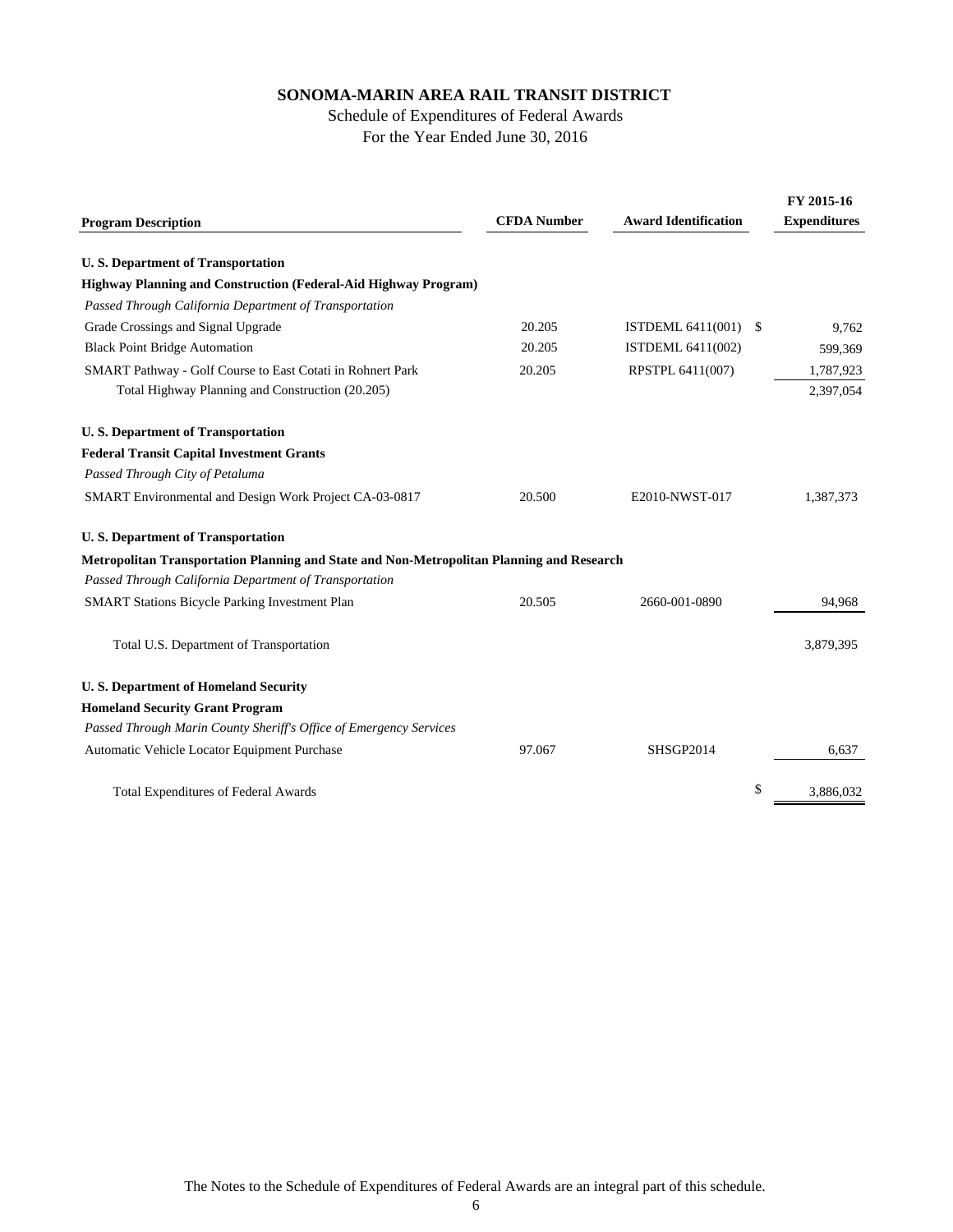Notes to the Schedule of Expenditures of Federal Awards For the Year Ended June 30, 2016

### **NOTE 1 - GENERAL**

The schedule of expenditures of federal awards (the Schedule) presents the activity of all federal award programs of the Sonoma-Marin Area Rail Transit District (SMART). Federal awards passed through from other governmental agencies are included in the Schedule.

### **NOTE 2 – BASIS OF ACCOUNTING**

The Schedule is presented using the accrual basis of accounting. SMART did not elect to use the 10% de minimis indirect cost rate as covered in 2 CFR 200.414 (F&A) costs.

### **NOTE 3 - RELATIONSHIP TO FEDERAL FINANCIAL REPORTS**

Amounts reported in the Schedule agree to or can be reconciled with the amounts reported in the related federal financial reports.

### **NOTE 4 - RELATIONSHIP TO BASIC FINANCIAL STATEMENTS**

Federal awards and expenditures agree to or can be reconciled with the amounts reported in SMART's basic financial statements.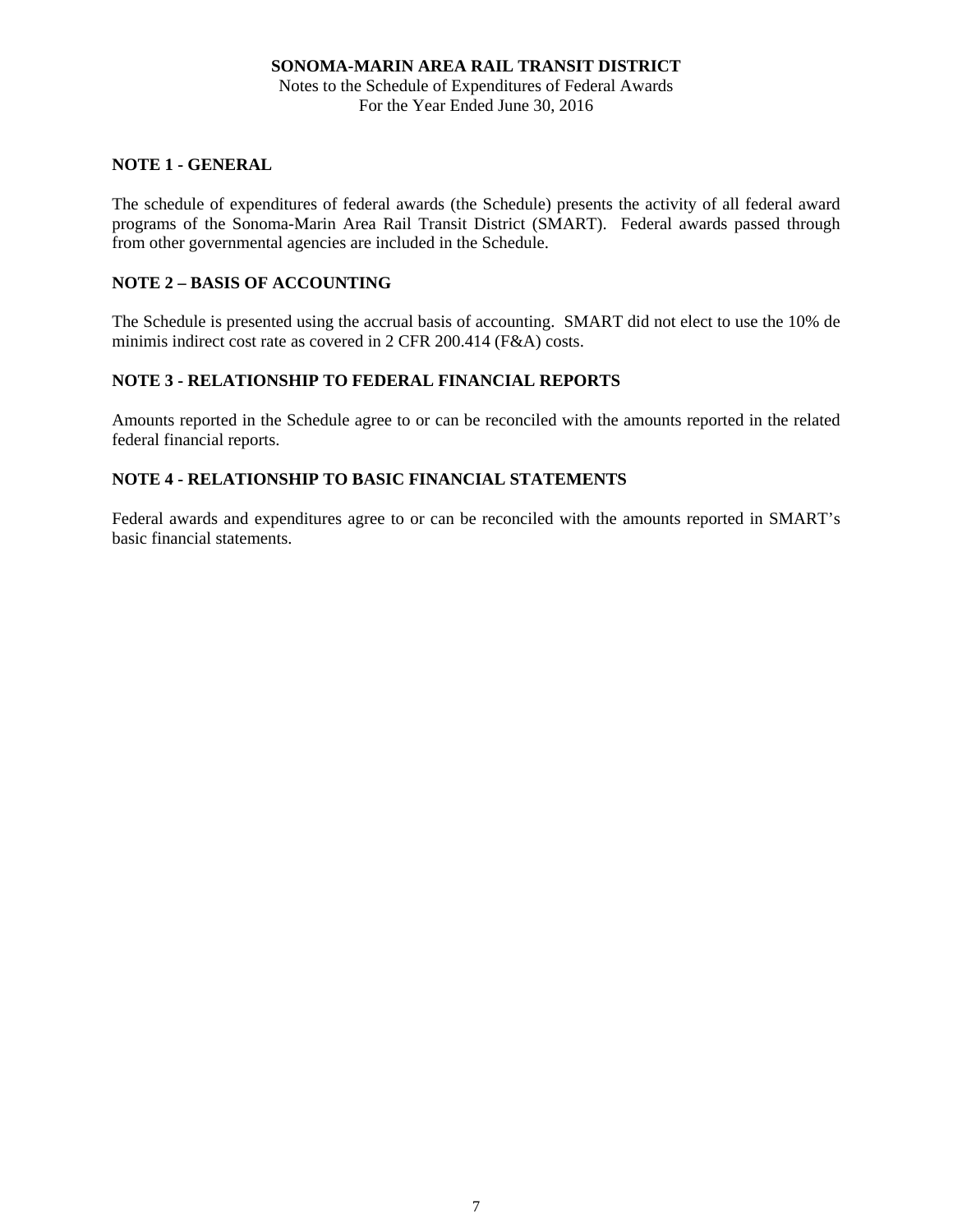Schedule of Findings and Questioned Costs For the Year Ended June 30, 2016

# **Section I Summary of Auditor's Results**

| <b>Financial Statements</b>                                                                           |                                                                                        |  |
|-------------------------------------------------------------------------------------------------------|----------------------------------------------------------------------------------------|--|
| Type of auditor's report issued on the basic financial<br>statements of SMART:                        | Unmodified                                                                             |  |
| Internal control over financial reporting:                                                            |                                                                                        |  |
| Material weakness(es) identified?                                                                     | N <sub>o</sub>                                                                         |  |
| Significant deficiency(ies) identified?                                                               | None reported                                                                          |  |
| Noncompliance material to the financial statements noted?                                             | N <sub>o</sub>                                                                         |  |
| <b>Federal Awards</b>                                                                                 |                                                                                        |  |
| Internal control over major programs:                                                                 |                                                                                        |  |
| Material weakness(es) identified?                                                                     | N <sub>o</sub>                                                                         |  |
| Significant deficiency (ies) identified?                                                              | Yes                                                                                    |  |
| Type of auditor's report issued on compliance for major<br>programs:                                  | Unmodified                                                                             |  |
| Any audit findings disclosed that are required to be reported<br>in accordance with 2 CFR 200.516(a)? | N <sub>o</sub>                                                                         |  |
| Identification of major programs:                                                                     |                                                                                        |  |
| Federal                                                                                               |                                                                                        |  |
| Catalog<br>Number                                                                                     |                                                                                        |  |
| 20.500                                                                                                | Name of Federal Program or Cluster<br><b>Federal Transit Capital Investment Grants</b> |  |
|                                                                                                       |                                                                                        |  |
| Dollar threshold used to distinguish between type A<br>and type B programs:                           | \$750,000                                                                              |  |
| Auditee qualified as a low-risk auditee?                                                              | Yes                                                                                    |  |
| <b>Section II</b><br><b>Financial Statement Findings</b>                                              |                                                                                        |  |

No matters were reported.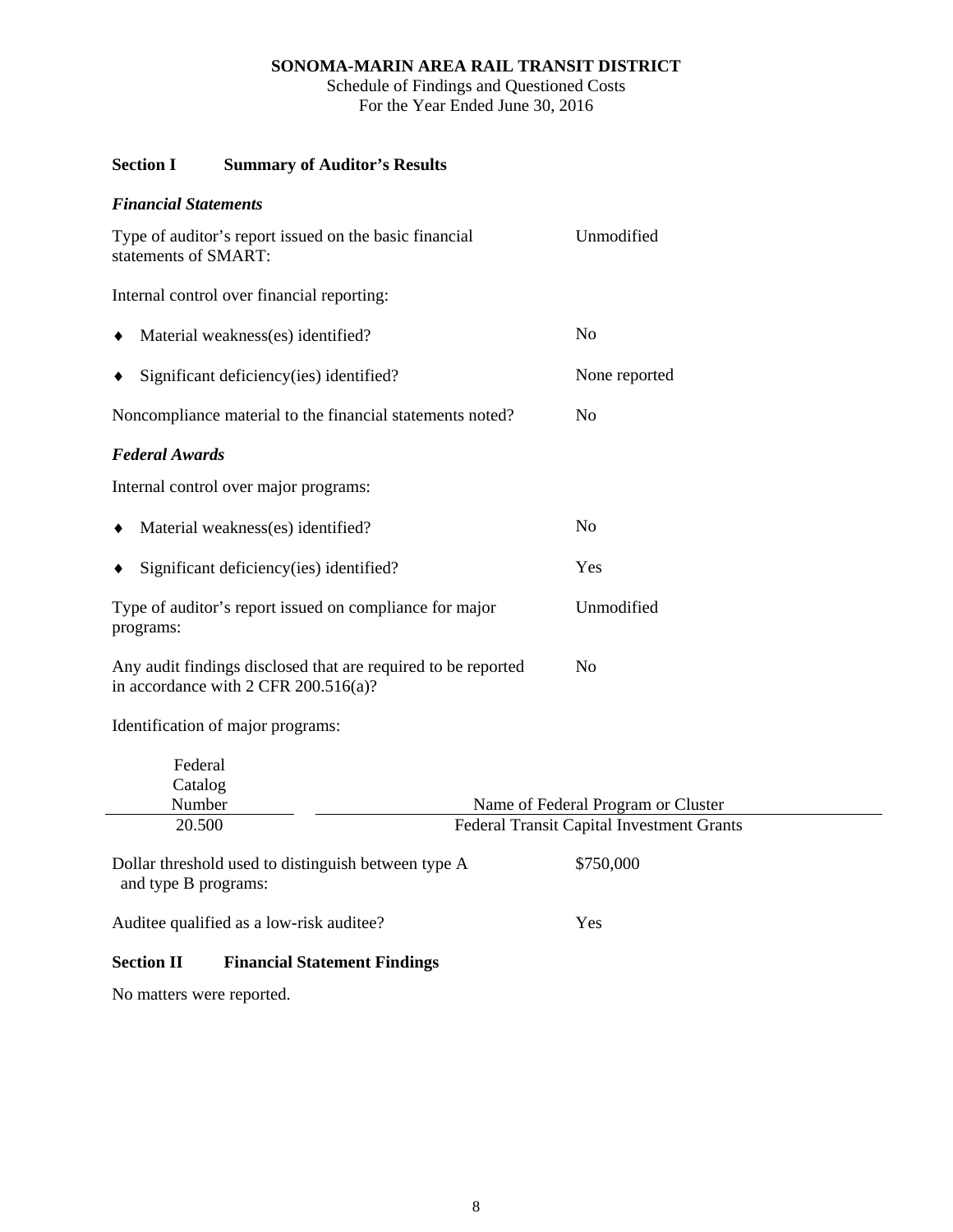Schedule of Findings and Questioned Costs For the Year Ended June 30, 2016

### **Section III Federal Award Findings and Questioned Costs**

### **Finding 2016-001 Internal Controls over Compliance – Matching**

### *Program Identification:*

| <b>Awarding Agency:</b> | United States Department of Transportation       |
|-------------------------|--------------------------------------------------|
| Passed Through:         | City of Petaluma                                 |
| Program Name:           | <b>Federal Transit Capital Investment Grants</b> |
| CFDA:                   | 20.500                                           |
| <b>Award Number:</b>    | E2010-NWST-017                                   |
| Award Year:             | FYE 6/30/2010                                    |

### *Criteria:*

Section 2 of the grant award agreement requires the federal grant award amount of \$2,500,000 be matched by local funds of \$625,000.

### *Condition Identified and Perspective:*

For the year ended June 30, 2016, SMART had incurred and requested reimbursement of costs totaling \$1,387,373 but did not apply a local match. Upon discussion with the grantor, SMART will be reducing future reimbursement requests in order to demonstrate and apply the full amount of the local match.

### *Questioned Costs:*

None.

#### *Recommendation:*

We recommend that SMART review its internal controls over the preparation of reimbursement requests to ensure that all applicable local matching requirements have been appropriately accounted for prior to the submission of the request.

#### *Management's Response:*

Management agrees that reliance on verbal arrangements with granting agency led to local match compliance issue and that the issue has been addressed with the grantor. In addition, grant management internal controls have been revised to require written approval from granting agency when waiver of match requirements on certain invoices is requested.